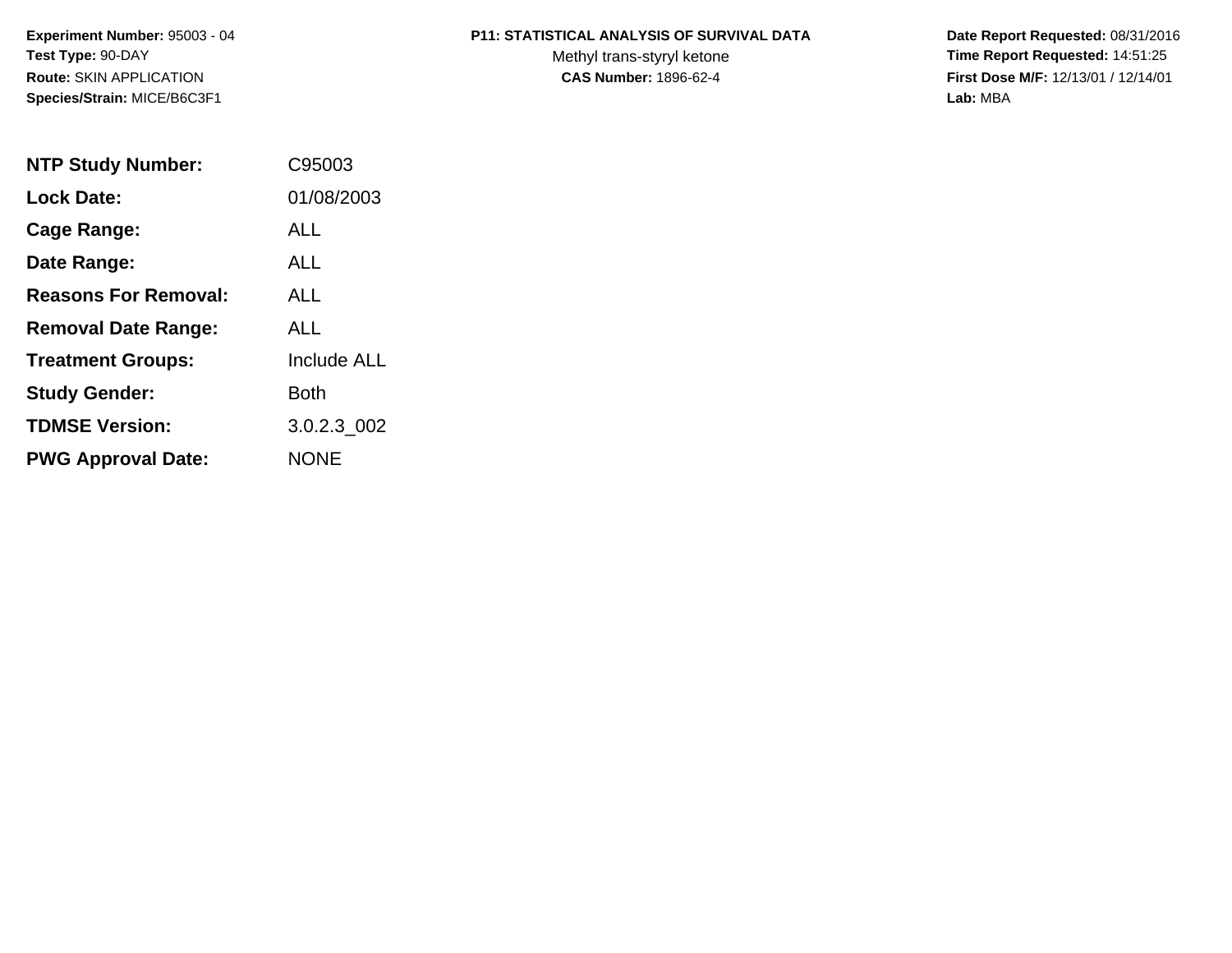Methyl trans-styryl ketone<br>CAS Number: 1896-62-4

 **Date Report Requested:** 08/31/2016 **Time Report Requested:** 14:51:25 **First Dose M/F:** 12/13/01 / 12/14/01<br>Lab: MBA **Lab:** MBA

# **MALE MICE**

FIRST TERMINAL SACRIFICE AT **92** DAYS

| <b>DOSE = VEHICLE CONTROL</b> |                     |                   |                    |
|-------------------------------|---------------------|-------------------|--------------------|
| <b>TOTAL 10</b>               | UNCENSORED DEATHS 0 | CENSORED DEATHS 0 | <b>TERMINAL 10</b> |
| UNCENSORED DEATH DAYS         |                     |                   |                    |
| None                          |                     |                   |                    |
| <b>CENSORED DEATH DAYS</b>    |                     |                   |                    |
| None                          |                     |                   |                    |
| $DOSE = 87.5 MG/KG$           |                     |                   |                    |
| <b>TOTAL 10</b>               | UNCENSORED DEATHS 0 | CENSORED DEATHS 0 | <b>TERMINAL 10</b> |
| UNCENSORED DEATH DAYS         |                     |                   |                    |
| None                          |                     |                   |                    |
| <b>CENSORED DEATH DAYS</b>    |                     |                   |                    |
| None                          |                     |                   |                    |
| $DOSE = 175 MG/KG$            |                     |                   |                    |
| <b>TOTAL 10</b>               | UNCENSORED DEATHS 0 | CENSORED DEATHS 0 | <b>TERMINAL 10</b> |
| UNCENSORED DEATH DAYS         |                     |                   |                    |
| None                          |                     |                   |                    |
| <b>CENSORED DEATH DAYS</b>    |                     |                   |                    |
| None                          |                     |                   |                    |
| $DOSE = 350 MG/KG$            |                     |                   |                    |
| TOTAL 10                      | UNCENSORED DEATHS 0 | CENSORED DEATHS 0 | <b>TERMINAL 10</b> |
| UNCENSORED DEATH DAYS         |                     |                   |                    |
| None                          |                     |                   |                    |
| <b>CENSORED DEATH DAYS</b>    |                     |                   |                    |
| None                          |                     |                   |                    |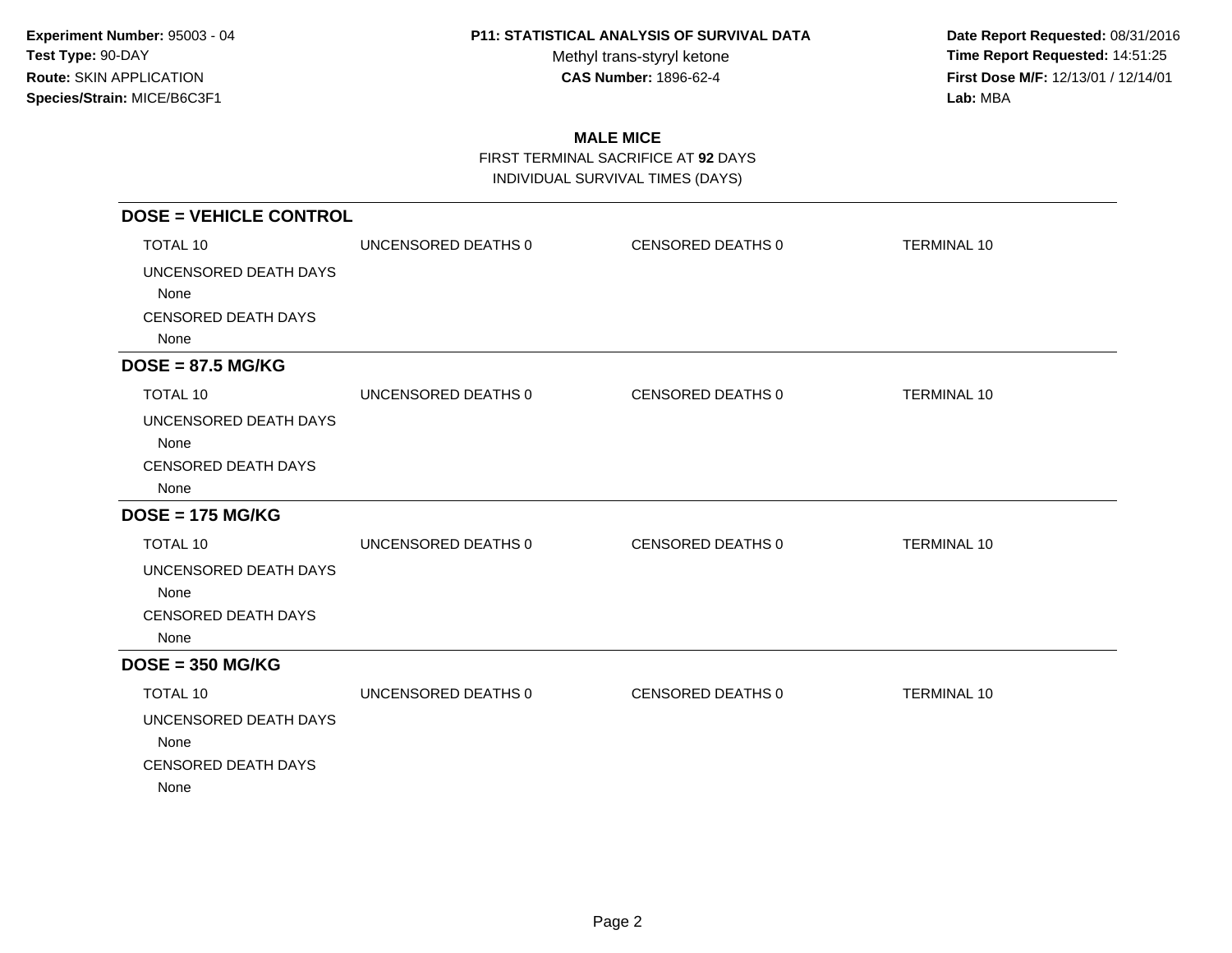Methyl trans-styryl ketone<br>CAS Number: 1896-62-4

 **Date Report Requested:** 08/31/2016 **Time Report Requested:** 14:51:25 **First Dose M/F:** 12/13/01 / 12/14/01<br>Lab: MBA **Lab:** MBA

# **MALE MICE**

FIRST TERMINAL SACRIFICE AT **92** DAYS

| $DOSE = 700 MG/KG$         |    |    |    |    |    |                      |    |    |                   |                   |
|----------------------------|----|----|----|----|----|----------------------|----|----|-------------------|-------------------|
| <b>TOTAL 10</b>            |    |    |    |    |    | UNCENSORED DEATHS 10 |    |    | CENSORED DEATHS 0 | <b>TERMINAL 0</b> |
| UNCENSORED DEATH DAYS      |    |    |    |    |    |                      |    |    |                   |                   |
| 21                         | 21 | 21 | 21 | 21 | 21 | 21                   | 21 | 21 | 21                |                   |
| <b>CENSORED DEATH DAYS</b> |    |    |    |    |    |                      |    |    |                   |                   |
| None                       |    |    |    |    |    |                      |    |    |                   |                   |
| $DOSE = 1400 MG/KG$        |    |    |    |    |    |                      |    |    |                   |                   |
| <b>TOTAL 10</b>            |    |    |    |    |    | UNCENSORED DEATHS 10 |    |    | CENSORED DEATHS 0 | <b>TERMINAL 0</b> |
| UNCENSORED DEATH DAYS      |    |    |    |    |    |                      |    |    |                   |                   |
| 6                          | 21 | 21 | 21 | 21 | 21 | 21                   | 21 | 21 | 21                |                   |
| <b>CENSORED DEATH DAYS</b> |    |    |    |    |    |                      |    |    |                   |                   |
| None                       |    |    |    |    |    |                      |    |    |                   |                   |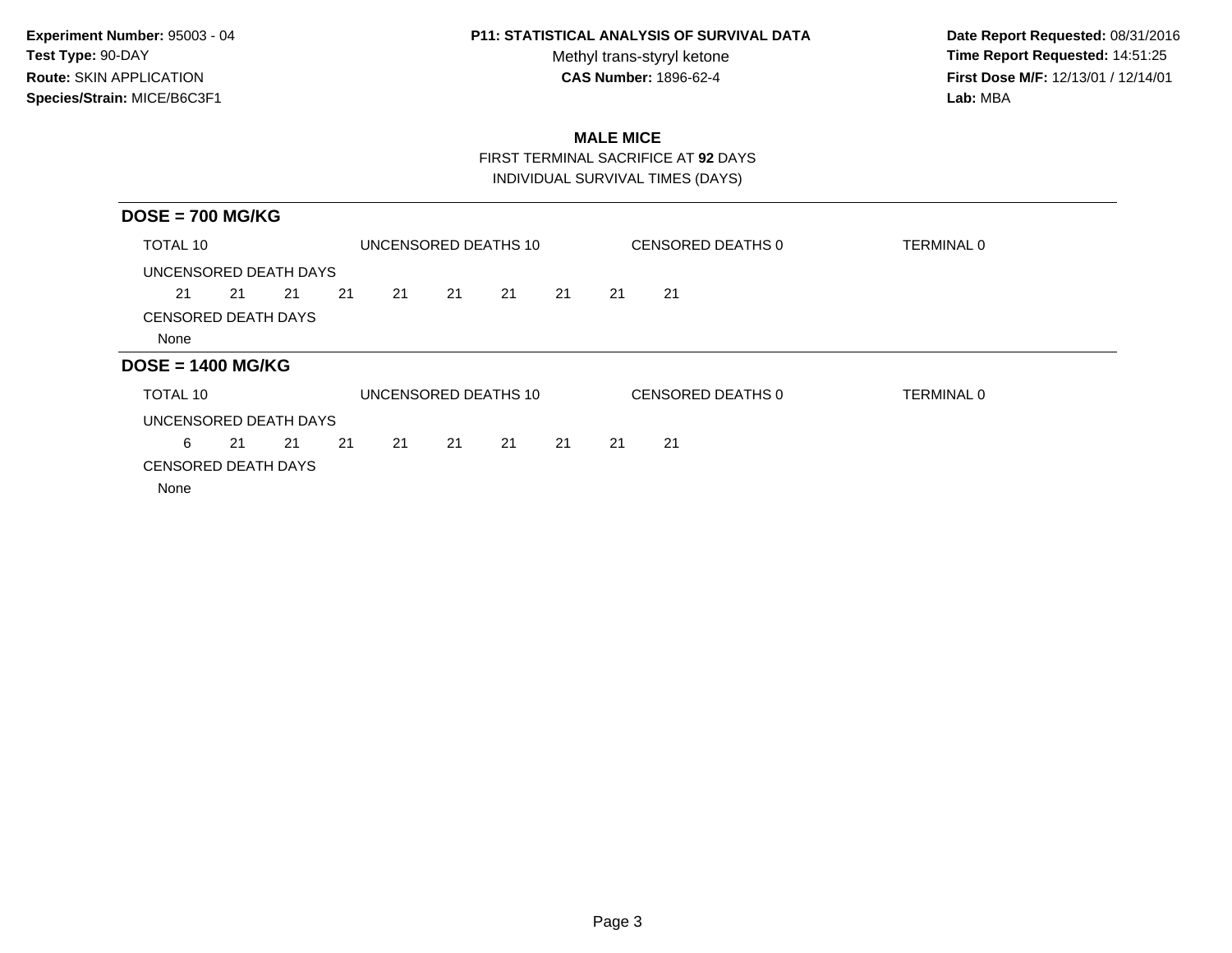**Experiment Number:** 95003 - 04**Test Type:** 90-DAY**Route:** SKIN APPLICATION**Species/Strain:** MICE/B6C3F1

#### **P11: STATISTICAL ANALYSIS OF SURVIVAL DATA**

Methyl trans-styryl ketone<br>CAS Number: 1896-62-4

 **Date Report Requested:** 08/31/2016 **Time Report Requested:** 14:51:25 **First Dose M/F:** 12/13/01 / 12/14/01<br>**Lab:** MBA **Lab:** MBA

#### **MALE MICE**FIRST TERMINAL SACRIFICE AT **92** DAYS

|                        |       |       |       |       |                    | <b>KAPLAN-MEIER SURVIVAL PROBABILITY ESTIMATES (%)</b> |       |       |       |       |
|------------------------|-------|-------|-------|-------|--------------------|--------------------------------------------------------|-------|-------|-------|-------|
| <b>DOSE</b>            |       |       |       |       | <b>TIME (DAYS)</b> |                                                        |       |       |       |       |
|                        | 10    | 20    | 30    | 40    | 50                 | 60                                                     | 70    | 80    | 90    | 92(A) |
| <b>VEHICLE CONTROL</b> | 100.0 | 100.0 | 100.0 | 100.0 | 100.0              | 100.0                                                  | 100.0 | 100.0 | 100.0 | 100.0 |
| 87.5 MG/KG             | 100.0 | 100.0 | 100.0 | 100.0 | 100.0              | 100.0                                                  | 100.0 | 100.0 | 100.0 | 100.0 |
| <b>175 MG/KG</b>       | 100.0 | 100.0 | 100.0 | 100.0 | 100.0              | 100.0                                                  | 100.0 | 100.0 | 100.0 | 100.0 |
| <b>350 MG/KG</b>       | 100.0 | 100.0 | 100.0 | 100.0 | 100.0              | 100.0                                                  | 100.0 | 100.0 | 100.0 | 100.0 |
| <b>700 MG/KG</b>       | 100.0 | 100.0 | 0.0   | 0.0   | 0.0                | 0.0                                                    | 0.0   | 0.0   | 0.0   | 0.0   |
| <b>1400 MG/KG</b>      | 90.0  | 90.0  | 0.0   | 0.0   | 0.0                | 0.0                                                    | 0.0   | 0.0   | 0.0   | 0.0   |

<sup>(</sup>A) FIRST TERMINAL SACRIFICE<br>(B) THE FIRST ENTRY IS THE TREND TEST (TARONE, 1975) RESULT. SUBSEQUENT ENTRIES ARE THE RESULTS OF PAIRWISE TESTS (COX, 1972). NEGATIVE TRENDS ARE INDICATED BY "N".<br>(C) MEAN OF ALL UNCENSORED D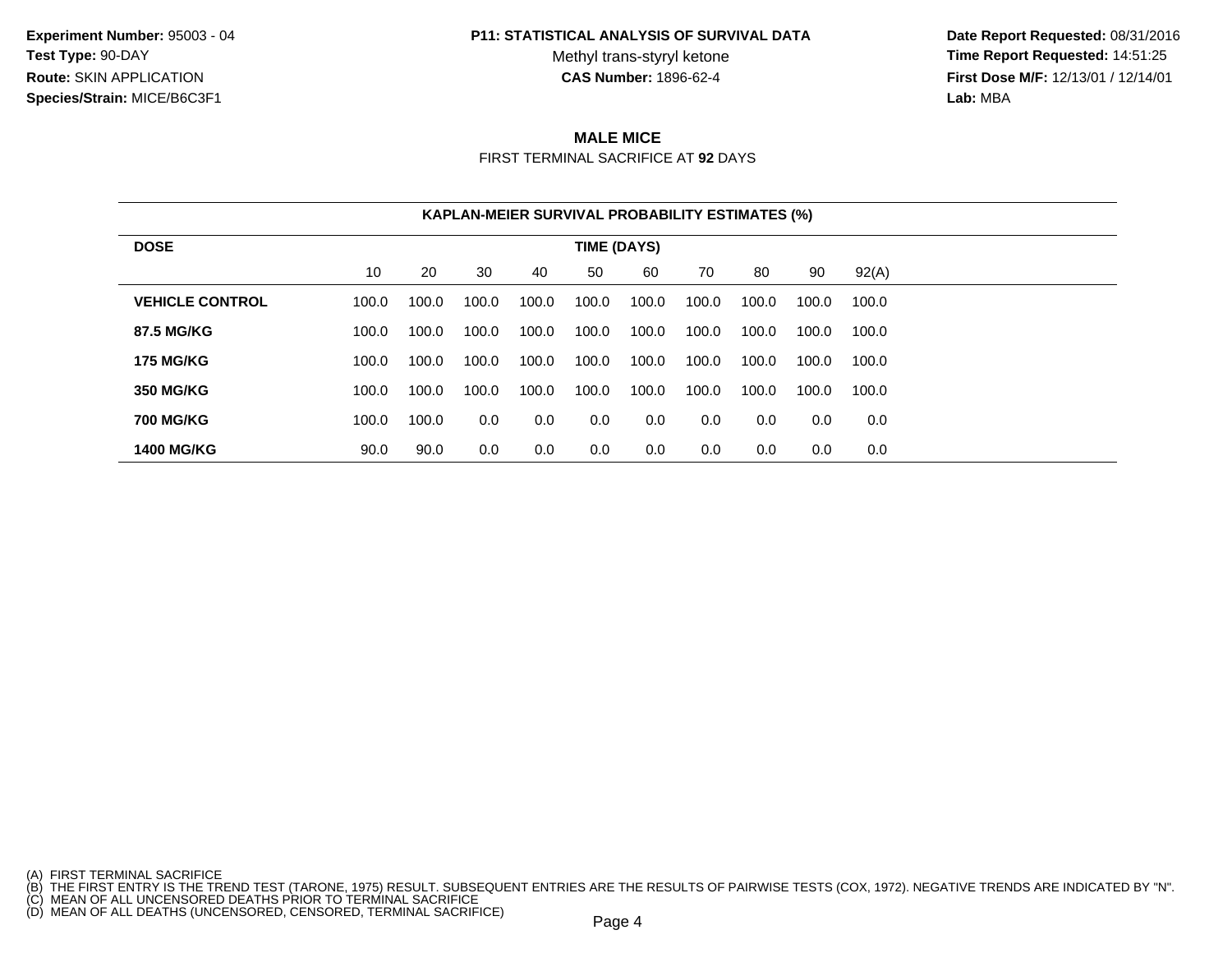Methyl trans-styryl ketone<br>CAS Number: 1896-62-4

 **Date Report Requested:** 08/31/2016 **Time Report Requested:** 14:51:25 **First Dose M/F:** 12/13/01 / 12/14/01<br>**Lab:** MBA **Lab:** MBA

# **MALE MICE**

FIRST TERMINAL SACRIFICE AT **92** DAYS

#### **SURVIVAL SUMMARY STATISTICS**

| <b>DOSE</b>                                                         | <b>VEHICLE CONTROL</b> | 87.5 MG/KG    | 175 MG/KG     | 350 MG/KG     |
|---------------------------------------------------------------------|------------------------|---------------|---------------|---------------|
| SURVIVAL AT END OF STUDY<br>(KAPLAN-MEIER)                          | 100.0%                 | 100.0%        | 100.0%        | 100.0%        |
| <b>SIGNIFICANCE (B)</b><br>(LIFE TABLE)                             | P<0.001                | $- - - - -$   | $- - - - -$   | -----         |
| <b>MEAN DAY OF</b><br><b>NATURAL DEATHS (C)</b><br>(STANDARD ERROR) | (.)                    | ١.            |               | (.,           |
| <b>MEAN LIFE SPAN (D)</b><br>(STANDARD ERROR)                       | 92.0<br>(0.0)          | 92.0<br>(0.0) | 92.0<br>(0.0) | 92.0<br>(0.0) |

| <b>DOSE</b>                                                         | 700 MG/KG     | 1400 MG/KG    |
|---------------------------------------------------------------------|---------------|---------------|
| SURVIVAL AT END OF STUDY<br>(KAPLAN-MEIER)                          | $0.0\%$       | $0.0\%$       |
| <b>SIGNIFICANCE (B)</b><br>(LIFE TABLE)                             | P < 0.001     | P<0.001       |
| <b>MEAN DAY OF</b><br><b>NATURAL DEATHS (C)</b><br>(STANDARD ERROR) | 21.0<br>(0.0) | 19.5<br>(1.5) |
| <b>MEAN LIFE SPAN (D)</b><br>(STANDARD ERROR)                       | 21.0<br>(0.0) | 19.5<br>(1.5) |

(A) FIRST TERMINAL SACRIFICE<br>(B) THE FIRST ENTRY IS THE TREND TEST (TARONE, 1975) RESULT. SUBSEQUENT ENTRIES ARE THE RESULTS OF PAIRWISE TESTS (COX, 1972). NEGATIVE TRENDS ARE INDICATED BY "N".<br>(C) MEAN OF ALL UNCENSORED D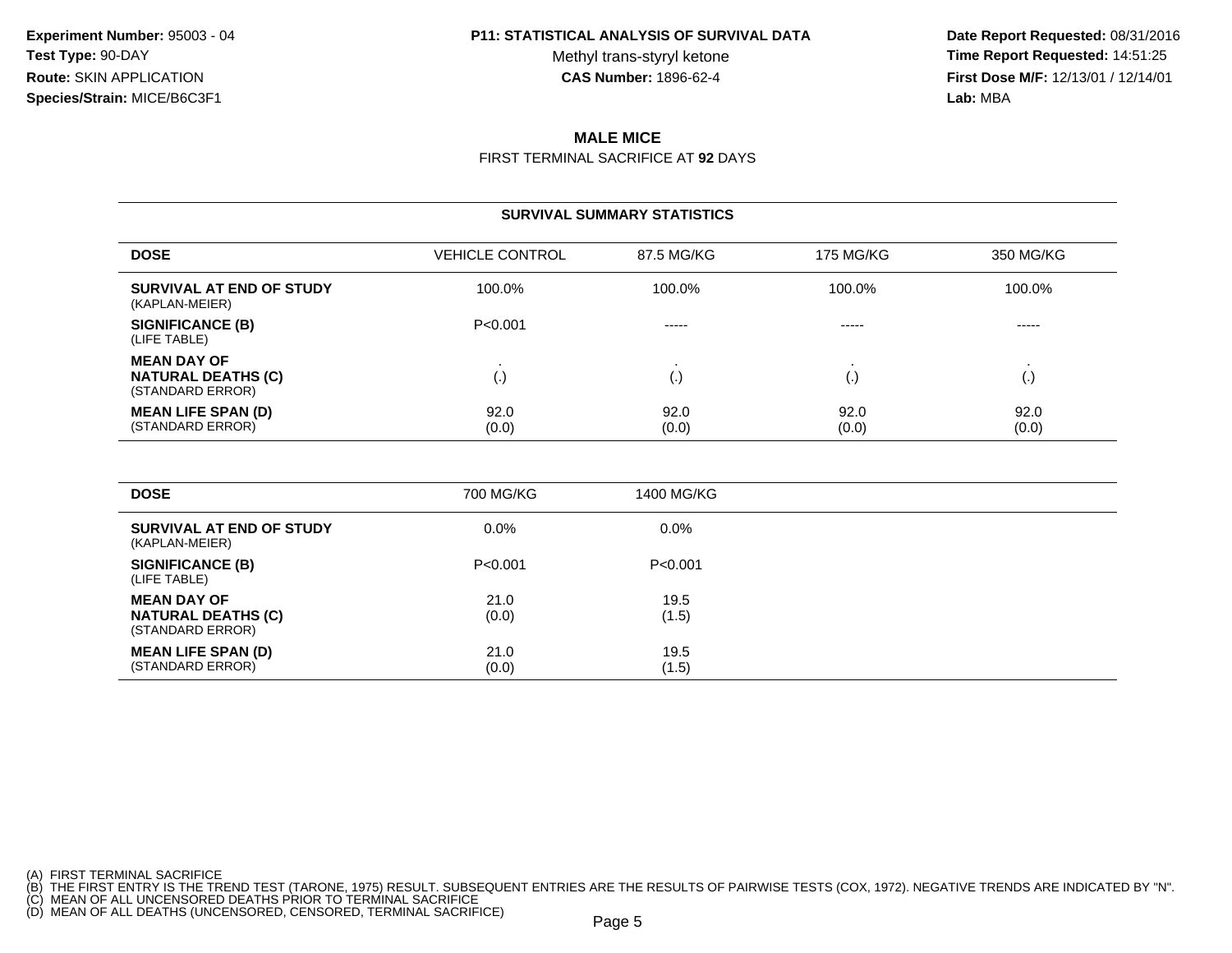Methyl trans-styryl ketone<br>CAS Number: 1896-62-4

 **Date Report Requested:** 08/31/2016 **Time Report Requested:** 14:51:25 **First Dose M/F:** 12/13/01 / 12/14/01<br>Lab: MBA **Lab:** MBA

## **FEMALE MICE**

FIRST TERMINAL SACRIFICE AT **92** DAYS

| <b>DOSE = VEHICLE CONTROL</b> |                     |                   |                    |
|-------------------------------|---------------------|-------------------|--------------------|
| <b>TOTAL 10</b>               | UNCENSORED DEATHS 0 | CENSORED DEATHS 0 | <b>TERMINAL 10</b> |
| UNCENSORED DEATH DAYS         |                     |                   |                    |
| None                          |                     |                   |                    |
| <b>CENSORED DEATH DAYS</b>    |                     |                   |                    |
| None                          |                     |                   |                    |
| $DOSE = 87.5 MG/KG$           |                     |                   |                    |
| TOTAL 10                      | UNCENSORED DEATHS 0 | CENSORED DEATHS 0 | <b>TERMINAL 10</b> |
| UNCENSORED DEATH DAYS         |                     |                   |                    |
| None                          |                     |                   |                    |
| <b>CENSORED DEATH DAYS</b>    |                     |                   |                    |
| None                          |                     |                   |                    |
| $DOSE = 175 MG/KG$            |                     |                   |                    |
| TOTAL 10                      | UNCENSORED DEATHS 0 | CENSORED DEATHS 0 | <b>TERMINAL 10</b> |
| UNCENSORED DEATH DAYS         |                     |                   |                    |
| None                          |                     |                   |                    |
| <b>CENSORED DEATH DAYS</b>    |                     |                   |                    |
| None                          |                     |                   |                    |
| $DOSE = 350 MG/KG$            |                     |                   |                    |
| <b>TOTAL 10</b>               | UNCENSORED DEATHS 0 | CENSORED DEATHS 0 | <b>TERMINAL 10</b> |
| UNCENSORED DEATH DAYS         |                     |                   |                    |
| None                          |                     |                   |                    |
| <b>CENSORED DEATH DAYS</b>    |                     |                   |                    |
| None                          |                     |                   |                    |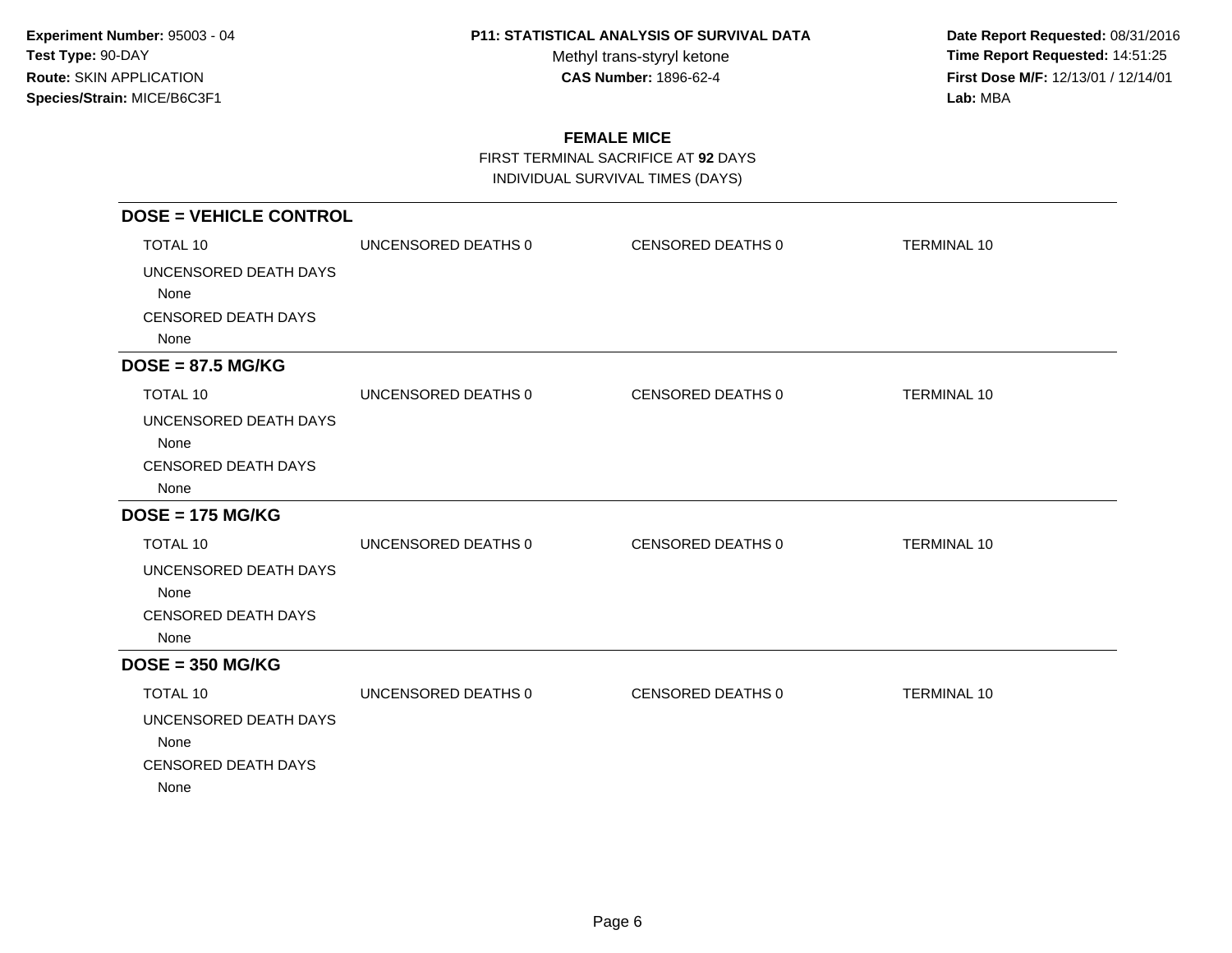Methyl trans-styryl ketone<br>CAS Number: 1896-62-4

 **Date Report Requested:** 08/31/2016 **Time Report Requested:** 14:51:25 **First Dose M/F:** 12/13/01 / 12/14/01<br>Lab: MBA **Lab:** MBA

## **FEMALE MICE**

FIRST TERMINAL SACRIFICE AT **92** DAYS

| $DOSE = 700 MG/KG$                 |    |    |    |    |    |                      |    |    |                   |                   |
|------------------------------------|----|----|----|----|----|----------------------|----|----|-------------------|-------------------|
| TOTAL 10                           |    |    |    |    |    | UNCENSORED DEATHS 10 |    |    | CENSORED DEATHS 0 | <b>TERMINAL 0</b> |
| UNCENSORED DEATH DAYS              |    |    |    |    |    |                      |    |    |                   |                   |
| 20                                 | 20 | 20 | 20 | 20 | 20 | 20                   | 20 | 20 | 20                |                   |
| <b>CENSORED DEATH DAYS</b><br>None |    |    |    |    |    |                      |    |    |                   |                   |
| $DOSE = 1400 MG/KG$                |    |    |    |    |    |                      |    |    |                   |                   |
| TOTAL 10                           |    |    |    |    |    | UNCENSORED DEATHS 10 |    |    | CENSORED DEATHS 0 | <b>TERMINAL 0</b> |
| UNCENSORED DEATH DAYS              |    |    |    |    |    |                      |    |    |                   |                   |
| 5                                  | 20 | 20 | 20 | 20 | 20 | 20                   | 20 | 20 | 20                |                   |
| <b>CENSORED DEATH DAYS</b><br>None |    |    |    |    |    |                      |    |    |                   |                   |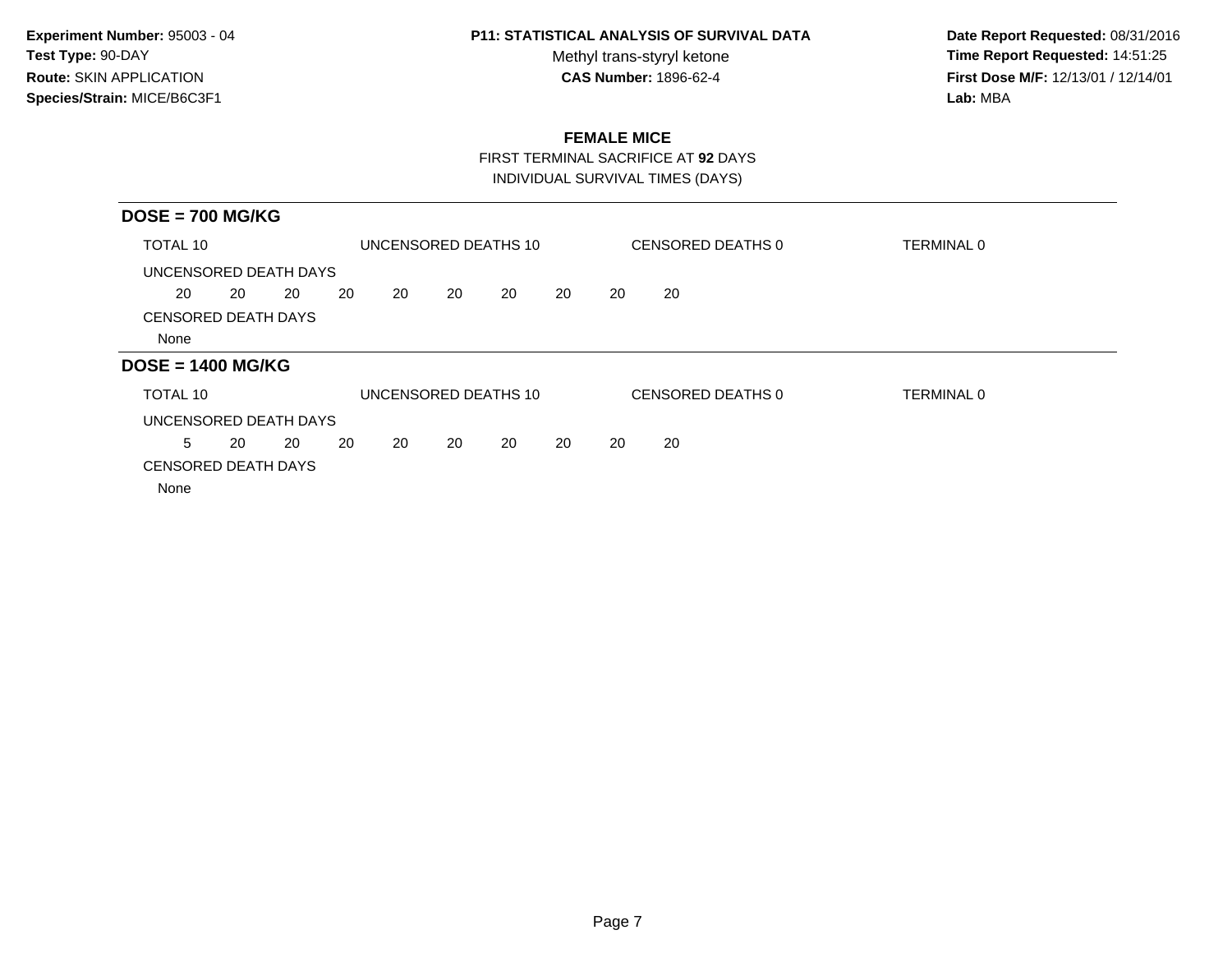**Experiment Number:** 95003 - 04**Test Type:** 90-DAY**Route:** SKIN APPLICATION**Species/Strain:** MICE/B6C3F1

#### **P11: STATISTICAL ANALYSIS OF SURVIVAL DATA**

Methyl trans-styryl ketone<br>CAS Number: 1896-62-4

 **Date Report Requested:** 08/31/2016 **Time Report Requested:** 14:51:25 **First Dose M/F:** 12/13/01 / 12/14/01<br>**Lab:** MBA **Lab:** MBA

## **FEMALE MICE**

FIRST TERMINAL SACRIFICE AT **92** DAYS

|                        |       |       |       |       |             | <b>KAPLAN-MEIER SURVIVAL PROBABILITY ESTIMATES (%)</b> |       |       |       |       |
|------------------------|-------|-------|-------|-------|-------------|--------------------------------------------------------|-------|-------|-------|-------|
| <b>DOSE</b>            |       |       |       |       | TIME (DAYS) |                                                        |       |       |       |       |
|                        | 10    | 20    | 30    | 40    | 50          | 60                                                     | 70    | 80    | 90    | 92(A) |
| <b>VEHICLE CONTROL</b> | 100.0 | 100.0 | 100.0 | 100.0 | 100.0       | 100.0                                                  | 100.0 | 100.0 | 100.0 | 100.0 |
| 87.5 MG/KG             | 100.0 | 100.0 | 100.0 | 100.0 | 100.0       | 100.0                                                  | 100.0 | 100.0 | 100.0 | 100.0 |
| <b>175 MG/KG</b>       | 100.0 | 100.0 | 100.0 | 100.0 | 100.0       | 100.0                                                  | 100.0 | 100.0 | 100.0 | 100.0 |
| <b>350 MG/KG</b>       | 100.0 | 100.0 | 100.0 | 100.0 | 100.0       | 100.0                                                  | 100.0 | 100.0 | 100.0 | 100.0 |
| <b>700 MG/KG</b>       | 100.0 | 0.0   | 0.0   | 0.0   | 0.0         | 0.0                                                    | 0.0   | 0.0   | 0.0   | 0.0   |
| <b>1400 MG/KG</b>      | 90.0  | 0.0   | 0.0   | 0.0   | 0.0         | 0.0                                                    | 0.0   | 0.0   | 0.0   | 0.0   |

(A) FIRST TERMINAL SACRIFICE<br>(B) THE FIRST ENTRY IS THE TREND TEST (TARONE, 1975) RESULT. SUBSEQUENT ENTRIES ARE THE RESULTS OF PAIRWISE TESTS (COX, 1972). NEGATIVE TRENDS ARE INDICATED BY "N".<br>(C) MEAN OF ALL UNCENSORED D